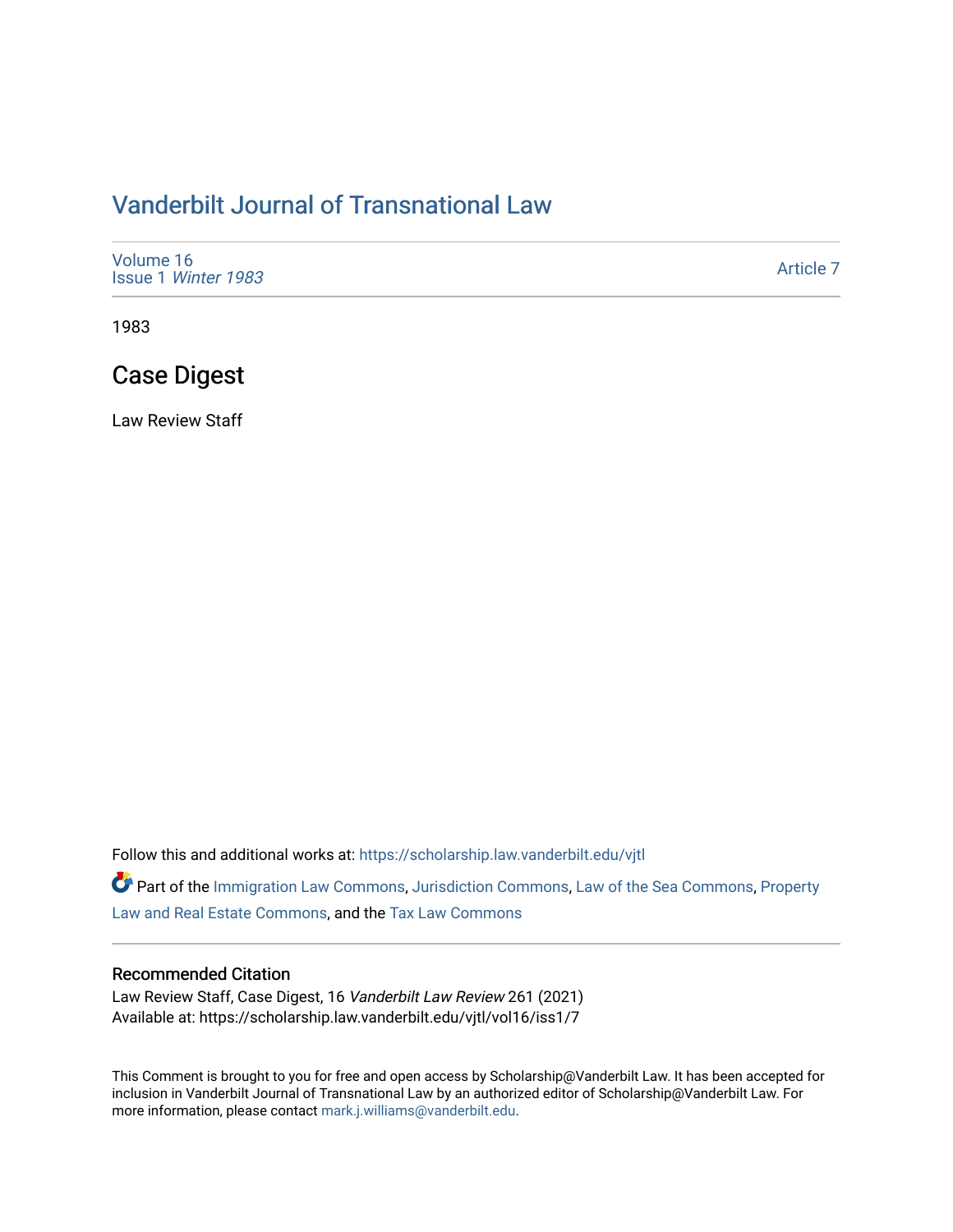# **CASE DIGEST**

This *Case Digest* provides brief analyses of cases that represent current aspects of transnational law. The Digest includes cases that apply established legal principles to new and different factual situations. The cases are grouped in topical categories, and references are given for further research.

#### Table **of Contents**

| III. CRIMINAL LAW—TERRORISM  263       |  |
|----------------------------------------|--|
| IV. CUSTOMS AND TRADE REGULATION  264  |  |
| V. EUROPEAN COURT OF HUMAN RIGHTS  265 |  |
|                                        |  |

#### **I.** Admiralty

EMPLOYEE WHO **SPENDS "SOME** PORTION OF WORK TIME IN MARI-**TIME AcTIVrTIEs"** IS **AN** "EMPLOYEE" COVERED BY **THE LONGSHORE-MEN'S AND** WORKERS' **COMPENSATION** *AcT-Schwabenland v. Sanger Boats,* **683 F.2d 309** (9th Cir. **1982)**

An employee of a recreational boat manufacturing firm, whose duties included inspecting boats in production, test driving new models, and performing occasional maintenance, sought recovery under the Longshoremen's and Workers' Compensation Act, **33 U.S.C.** sections **901-950** (Act), after he was injured during the testing of a new model. The Benefits Review Board held that the plaintiff was not an "employee" under section **902(3)** of the **1972** amendments to the Act because he did not spend a "substantial portion" of his overall employment performing maritime duties. The Ninth Circuit Court of Appeals reversed, holding that the section 902(3) "employee" status requirement was met when "some portion" of the employee's work time involved maritime activities. The court followed the Supreme Court's lead, *Northeast Marine Terminal Co. v. Caputo,* 432 U.S. 249 (1977), in rejecting the board's recent attempts to determine section 902(3)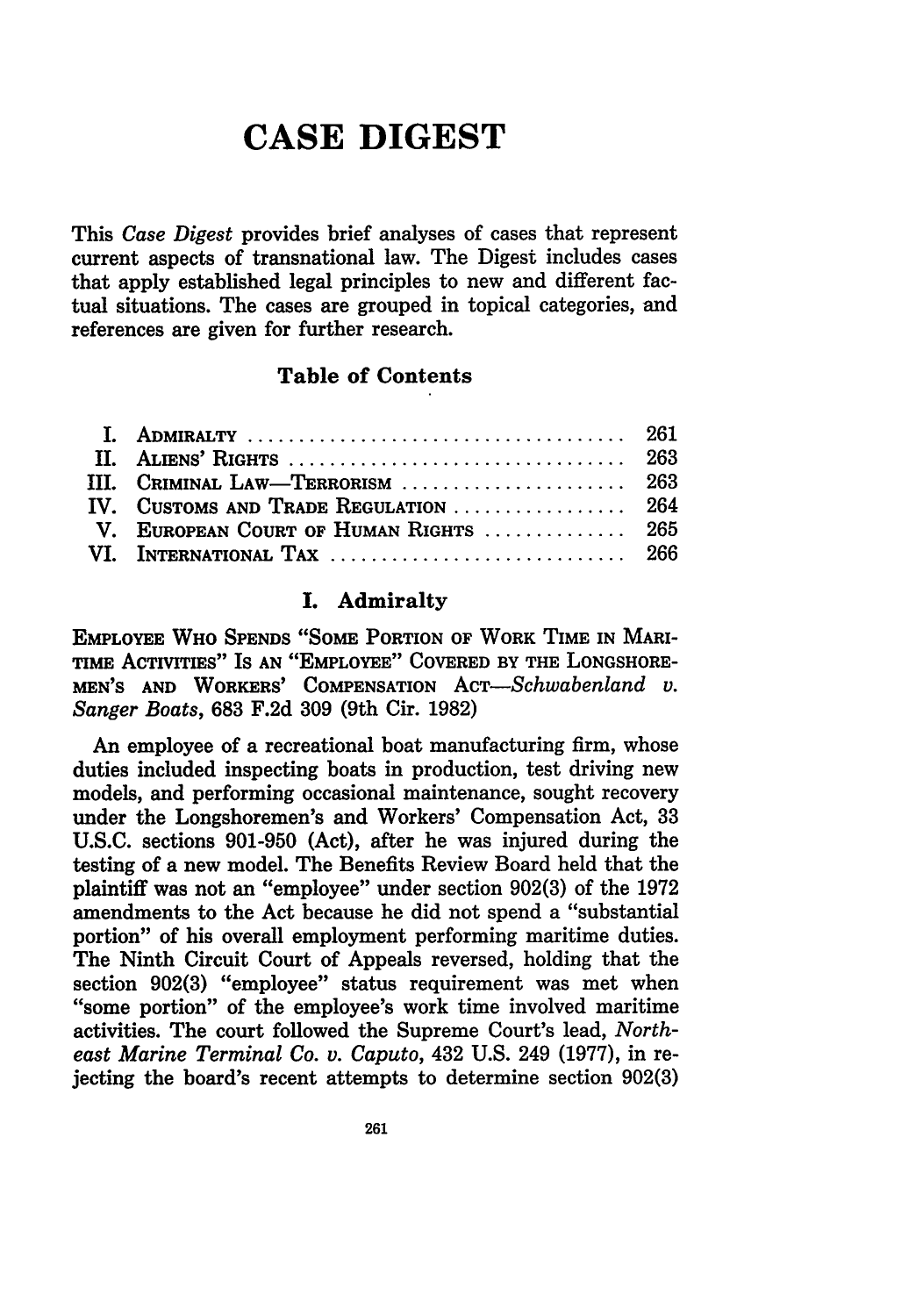"maritime employee" status relative to the employee's overall **job** activities. *Boudlache v. Howard Trucking Co.,* 11 BRBS 687, BRB no. 78-383 (1979), *rev'd,* 632 F.2d 1346 (5th Cir. 1980), *cert. denied,* 452 U.S. 915 (1981). The liberal view of the court of appeals that the coverage of the Act furthers the legislative intent to provide continuous and uniform recovery for amphibious harbor workers whose duties call them to work both on shore and on deck. *Significance* **-** Despite the board's repeated attempts at limiting the 1972 amendments to the Act, this circuit gave full effect to the congressional intent (as evidenced by the 1972 amendments) to expand the remedial purposes of the Act.

**UNITED STATES** CARRIAGE OF GOODS BY SEA **ACT** EXEMPTS **DEFEN-DANT** FROM LIABILITY FOR SHIP **DAMAGE** INCURRED WHILE DIS-**CHARGING** CARGO **-** *Seven Seas Transportation Ltd. v. Pacifico Union Marina Corp.* **[1982]** 2 Lloyd's L.R. 465

Plaintiff, carrying grain from the United States to India, chartered ship from defendant to assist in lightening plaintiff's cargo to permit entry into shallow Indian port. Defendant's navigational negligence damaged plaintiff's vessel during lightening. Under contractual agreement and the United Kingdom's Arbitration Act this litigation became a consultative case pending final arbitration. The charter contained an incorporation of the United States Carriage of Goods **by** Sea Act **(COGSA)** which in part exempts a ship from responsibility for loss or damage arising from neglect while managing the ship. Section 2 **of COGSA** clarifies this exception **by** stating an exemption applies while handling, loading, and discharging goods. The lower court arbitrator determined that **COGSA** applied to the lightening operation and that defendants were exempt from liability for loss and damage. The instant court affirmed, holding that COGSA's reference to "loss or damage" includes ship damage incurred while handling cargo. The court partly relied on *Anglo-Saxon Petroleum Co. v. Adamastos Shipping Co.* **[1957]** 2 **All** E.R. 211, which held that "loss or damages" was not limited only to physical cargo. *Adamastos* exempted damages for delay and detention stating that such damages were "in connection" or "in relation" to the goods if such a relation was within the handling or discharge of the goods. The instant court also referred to *R.W. Miller & Co. v. Australian Oil Refining, Ltd.,* **117** C.L.R. **288 [1967],** which exempted damage to a wharf because of a clause similar to section 4 of **COGSA.** *Significance* **-** This decision continues the expansive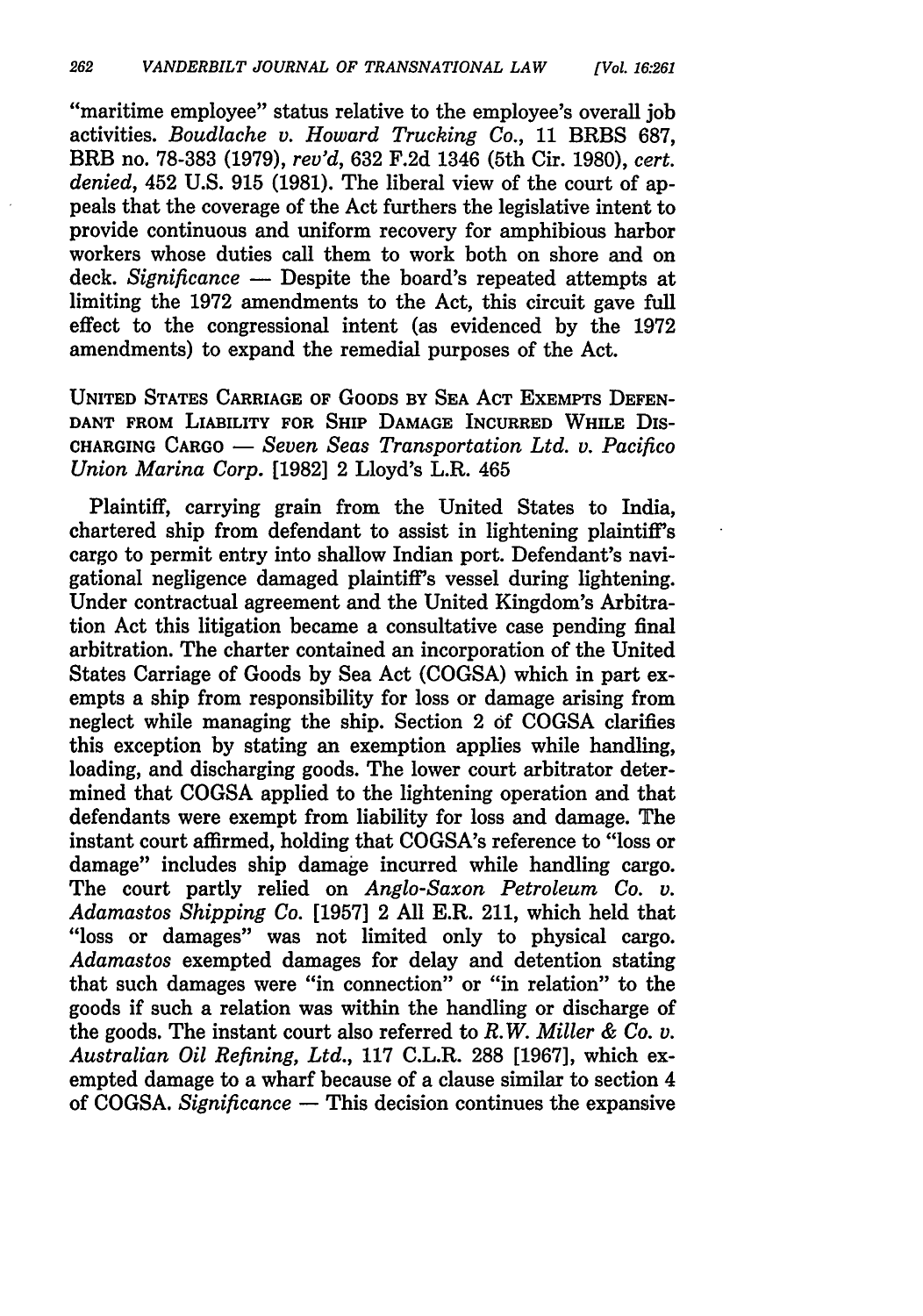view of COGSA found in *Adamastos and Australian Oil Refining.* The instant case is contrary to United States decisions which appear to limit COGSA to cargo loss or damage.

#### **II.** Aliens' Rights

IMMIGRATION **AND NATURALIZATION** SERVICE DISTRICT DIRECTOR IS **ENTITLED** TO BROAD DISCRETION IN **WEIGHING** CRITERIA FOR PA-ROLE DETERMINATION OF UNADMITTED ALIENS - *Bertrand v. Sava*, 684 F.2d 204 (2d Cir. 1982)

A group of unadmitted aliens brought suit challenging their detention by the Immigration and Naturalization Service (INS) and the denial of parole by an INS District Director pending a final decision on the aliens' requests for political asylum. Finding that the New York area District Director had granted parole to a "similarly situated" group of non-Haitian aliens, the district court concluded that the Director had abused his discretion by discriminating against the Haitians on the basis of national origin or race. The Second Circuit Court of Appeals reversed and remanded, holding that the criteria used by the Director to determine whether parole should be granted were neither unreasonable nor irrational and that the district court had exceeded its review power by substituting its own judgment regarding the weight and applicability of those criteria for the Director's judgment. The Second Circuit concluded that had the district court not used its own judgment to evaluate the validity of the parole petitions, a comparative analysis of the Haitian and non-Haitian groups might have shown that the Haitians were not the victims of racial discrimination. *Significance* - The Second Circuit recognized that although the discretionary powers of INS District Directors are susceptible to judicial review, the district court may not reverse a decision simply because it believes that the Director did not appropriately weigh the applicable criteria.

#### **III. Criminal Law - Terrorism**

THE RACKETEER **INFLUENCED AND** CORRUPT ORGANIZATIONS ACT DOES **NOT** APPLY TO POLITICAL TERRORIST ACTIVITIES **LACKING A** MONETARY MOTIVE **-** *United States v. Ivic,* No. **81-1350 (2d** Cir. Jan. **25, 1983)**

Criminal charges were brought against four members of a Croatian nationalist organization for terrorist activities, including con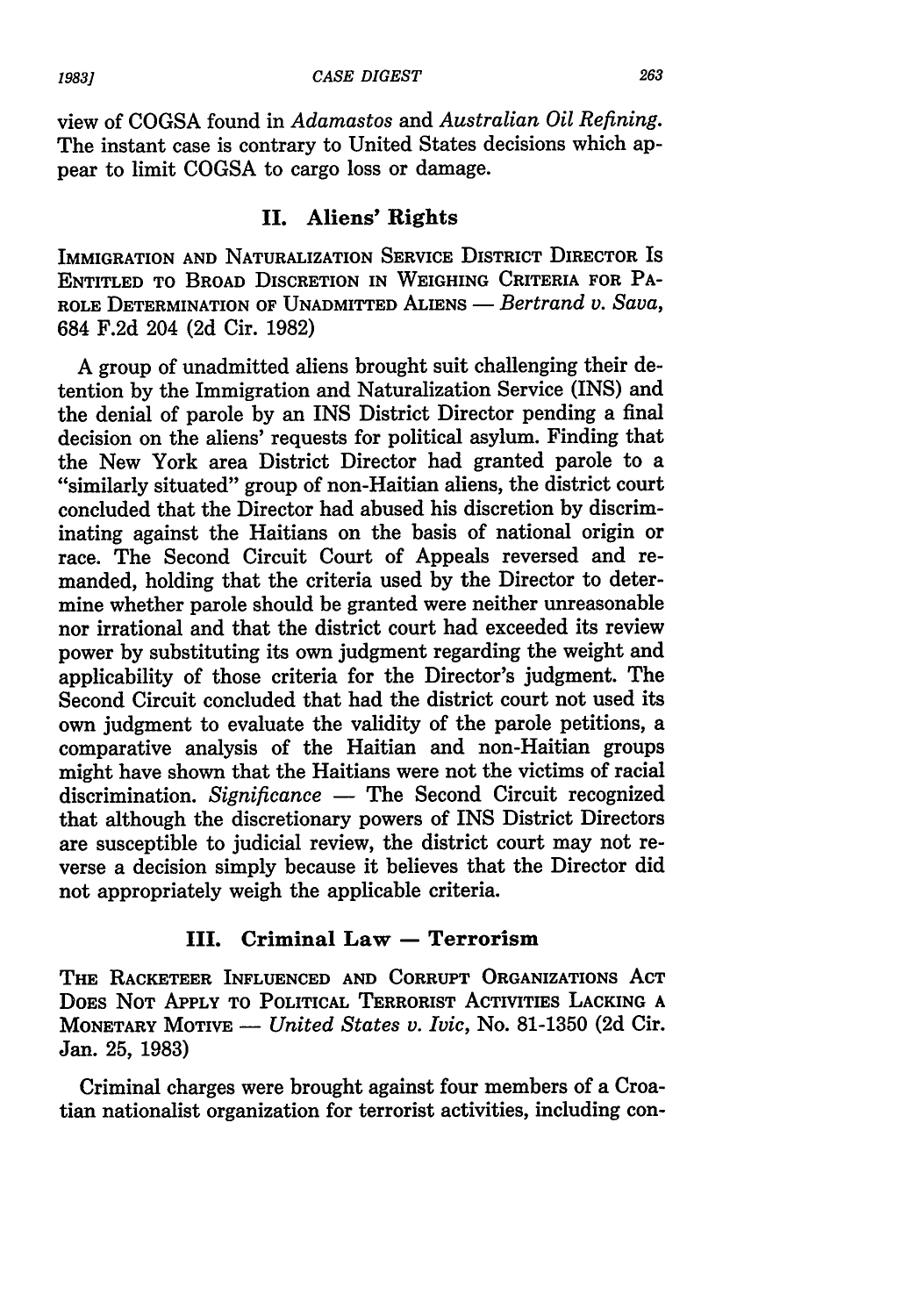spiracy to violate the Racketeer Influenced and Corrupt Organizations Act (RICO), 18 U.S.C. sections 1961-1962. The defendants were convicted in district court on six counts of a seven count indictment and were sentenced to twenty to thirty-five years. The Second Circuit Court of Appeals affirmed the judgment, except it reversed count one (RICO) and vacated counts five and six remanding the cause for resentencing by the district judge. Although the court acknowledged that the attempts by the terrorists to use explosives to damage certain buildings could have supported the RICO conspiracy count, it disagreed that the conduct constituted an offense under 18 U.S.C. section 1962(d), because no economic motive was alleged or shown. The court reasoned that the term "enterprise" in RICO connotes a money making organization which neither described nor applied to the nationalist movement to separate Croatia from Yugoslavia. The terrorists were considered not to meet the definition of "racketeer" and their acts for independence were deemed not to fall under the definition of "corrupt" within the meaning of the statute. The inapplicability of RICO to political terrorism lacking a monetary purpose was supported further by the court's review of the legislative history emphasizing its intended application to organized crime and illegal business activities. The court also read *United States v. Turkette,* 452 U.S. 576 (1981), to require a monetary motive for which legitimate enterprises would be infiltrated to trigger the application of RICO. The court declined to address the question whether RICO would apply to a terrorist organization which illegally obtained financing for its activities. *Significance* **-** This decision requires a showing of a monetary motive on the part of the defendants to trigger application of RICO, thus excluding from the scope of the statute terrorist acts for purely political purposes.

### **IV.** Customs **and Trade Regulation**

PAYMENT TO SELLER **UNDER** IRREVOCABLE LETTER OF CREDIT **NOT** BARRED BY MISREPRESENTATION OF THIRD **PARTY, SEPARATE AT-**TEMPT TO **EVADE EXCHANGE** CONTROL **REGULATIONS** - *United City Merchants v. Royal Bank of Canada,* **[1982]** 2 **All** E.R. **720**

Plaintiffs, British sellers of manufacturing equipment, sued defendant Canadian bank to enforce payment under an irrevocable letter of credit in an transaction with a Peruvian buyer. Plaintiff had agreed to double the invoice price of goods to allow the buyer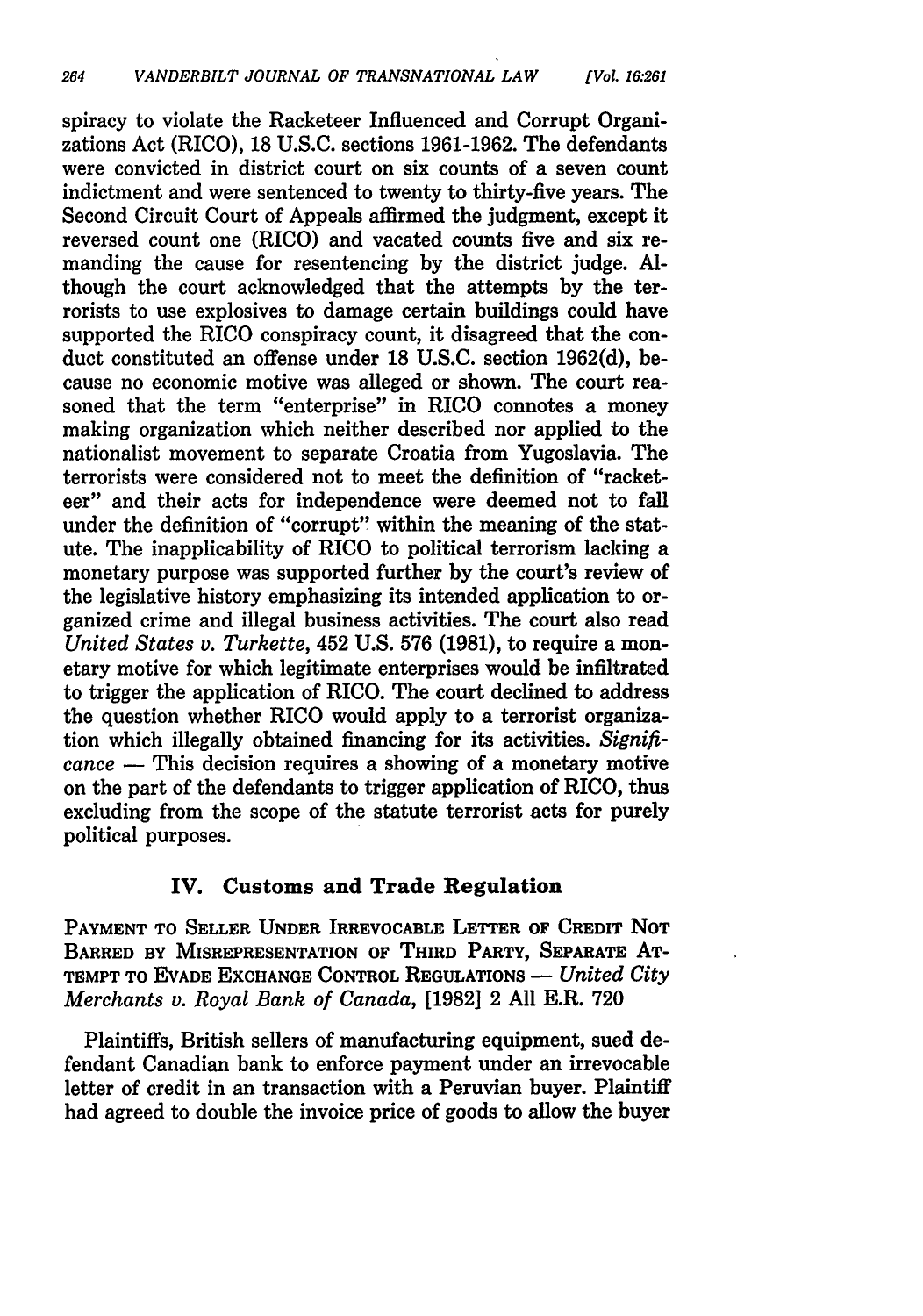#### *CASE DIGEST*

to evade Peruvian exchange control regulations. Defendant refused to pay plaintiff after an agent of the loading broker, without plaintiff's knowledge, fraudulently misrepresented that goods had been shipped within the period specified **by** the letter of credit. The trial court rejected defendant's contention that a bank has the right to refuse payment of a document acceptable upon its face even if the document includes a misrepresentation of a material fact. The trial court, however, held the entire contract unenforceable since the agreement of the parties to evade Peru's exchange control regulations violated the British act giving effect to the Bretton Woods Agreement of 1945 because it could not be severed from the contract for the sale of goods. The Court of **Ap**peal reversed the trial court on the Bretton Woods issue allowing separate consideration of the agreement for the sale of goods. The appellate court declined to enforce payment, however, accepting defendant's modified argument that a bank need not honor a letter of credit in favor of a seller if any of the documents presented under the letter of credit contain material misrepresentations false to the knowledge of the person issuing the document and intended to deceive. The House of Lords affirmed the Court of Appeal on the Bretton Woods issue, deciding that contracts contrary to exchange control regulations are not "illegal" under English law but merely unenforceable, and following *Wilson, Smithett & Cope, Ltd. v. Teruzzi,* **1976 Q.B. 683,** held that the treaty does not affect separate agreements for the sale of goods. The House of Lords also agreed with plaintiffs and the trial court that a letter of credit is enforceable **by** an innocent seller even when there is misrepresentation **by** a third party. The court stated that a contrary holding would "undermine the whole system of financing international trade **by** means of documentary credits," and that permitting banks to reject documents because of material misstatements would "destroy the autonomy of the documentary credit which is its raison d'etre." *Significance* **-** The decision reemphasizes the critical role of stable, dependable, predictable methods of finance in promotion of international trade.

#### **V. European Court of Human Rights**

**IMPRISONMENT OF A RECIDIVIST UNDER MINISTERIAL DISCRETION MUST BE ACCOMPANIED BY PERIODIC JUDICIAL REvIEw OF THE LAW-**FULNESS OF THE DETENTION - *van Droogenbroeck v. Belgium,* 4 Eur. Hum. Rts. Reps. 443 (Eur. Ct. **of Human** Rights, June 24,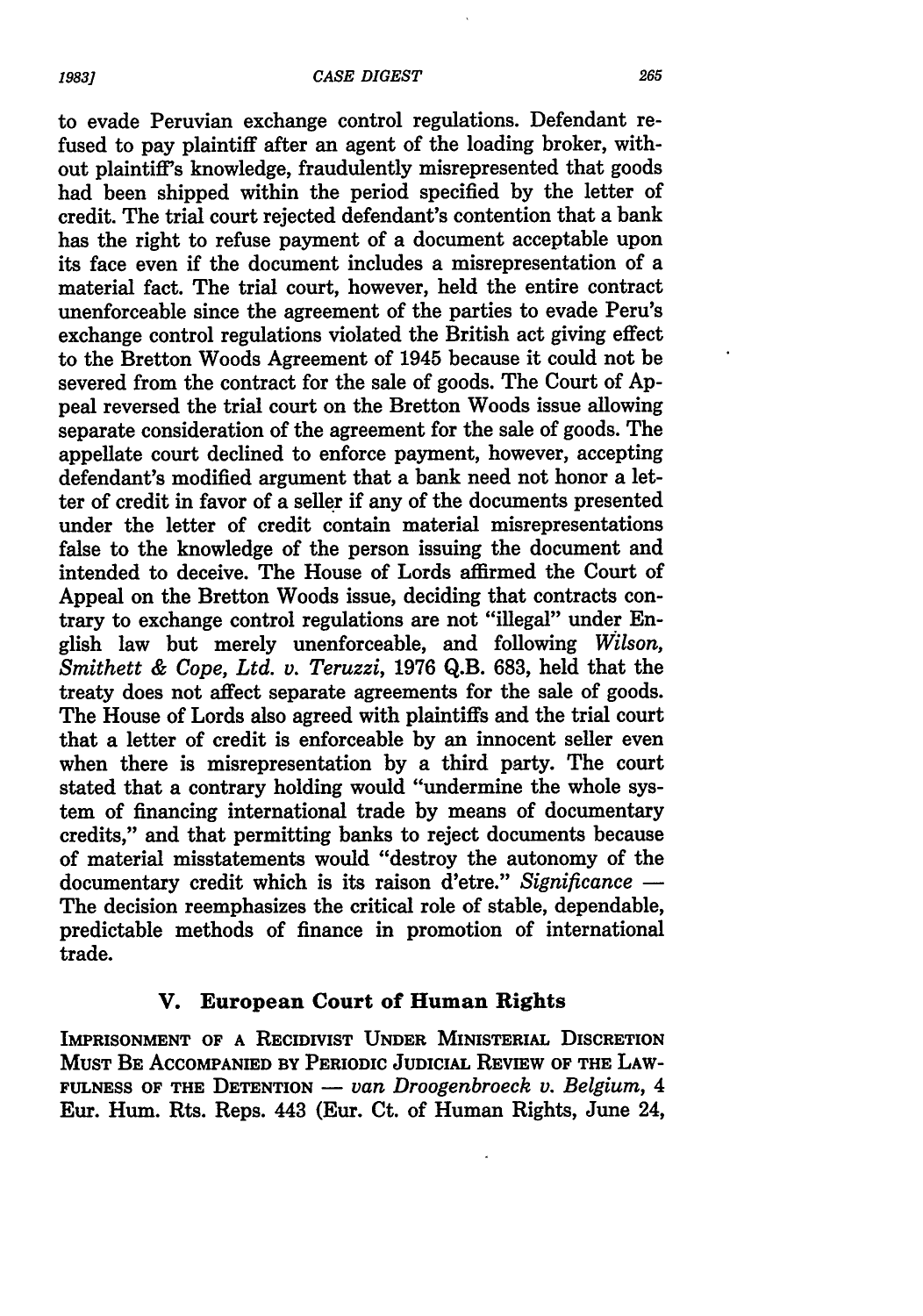#### **1982)**

Applicant, a Belgian national, complained before the European Court of Human Rights that his detention as a recidivist by the Belgian Government violated the Articles of the Convention for the Protection of Human Rights and Fundamental Freedoms (Convention). The applicant alleged, *inter alia,* that he was denied access to a court to determine the lawfulness of his detention in violation of article 5(4) of the Convention. The applicant, having an extensive history of criminal offenses, was found to be a recidivist, and the Belgian court placed him "at the disposal of the Government" for up to ten years under the Belgian Social Protection Act. The Belgian Minister of Justice had initial authority to determine a detention period for the applicant. The European Court of Human Rights held that the Convention required procedure for review by the court of the Minister of Justice's determination of the detention period. The court reasoned that judicial review of the Minister's decision was necessary because the conditions initially justifying detention as a recidivist could change and cause such detention to become unlawful. Because access to the review courts was based on unsettled areas of Belgian case law the court rejected the Belgian Government's contention that adequate judicial review existed. The court held that the existence of a remedy must be sufficiently certain to meet the accessibility and effectiveness requirements of article 5(4) of the Convention. *Significance* **- By** introducing a uniform standard, the court has instructed signatories to the Convention to alter their criminal justice system to afford periodic review of detained individuals when there is a possibility that the reasons for detention might change.

#### **VI. International Tax**

**STATE** PROPERTY TAX **ON GOODS** STORES **UNDER BOND IN A CUS-TOMS WAREHOUSE** ARE PREEMPTED BY **CONGRESS COMPREHENSIVE REGULATION** OF CUSTOMS **DUTIES** - *Xerox Corp. v. Harris County,* **103 S.** Ct. **523 (1982)**

Xerox Corporation sought declaratory and injunctive relief from nondiscriminatory ad valorem property taxes assessed by the city of Houston, Texas and the county of Harris. Xerox argued that the property taxes, levied upon copying machines stored in customs bonded warehouses and destined for foreign markets, were unconstitutional because they violated the import-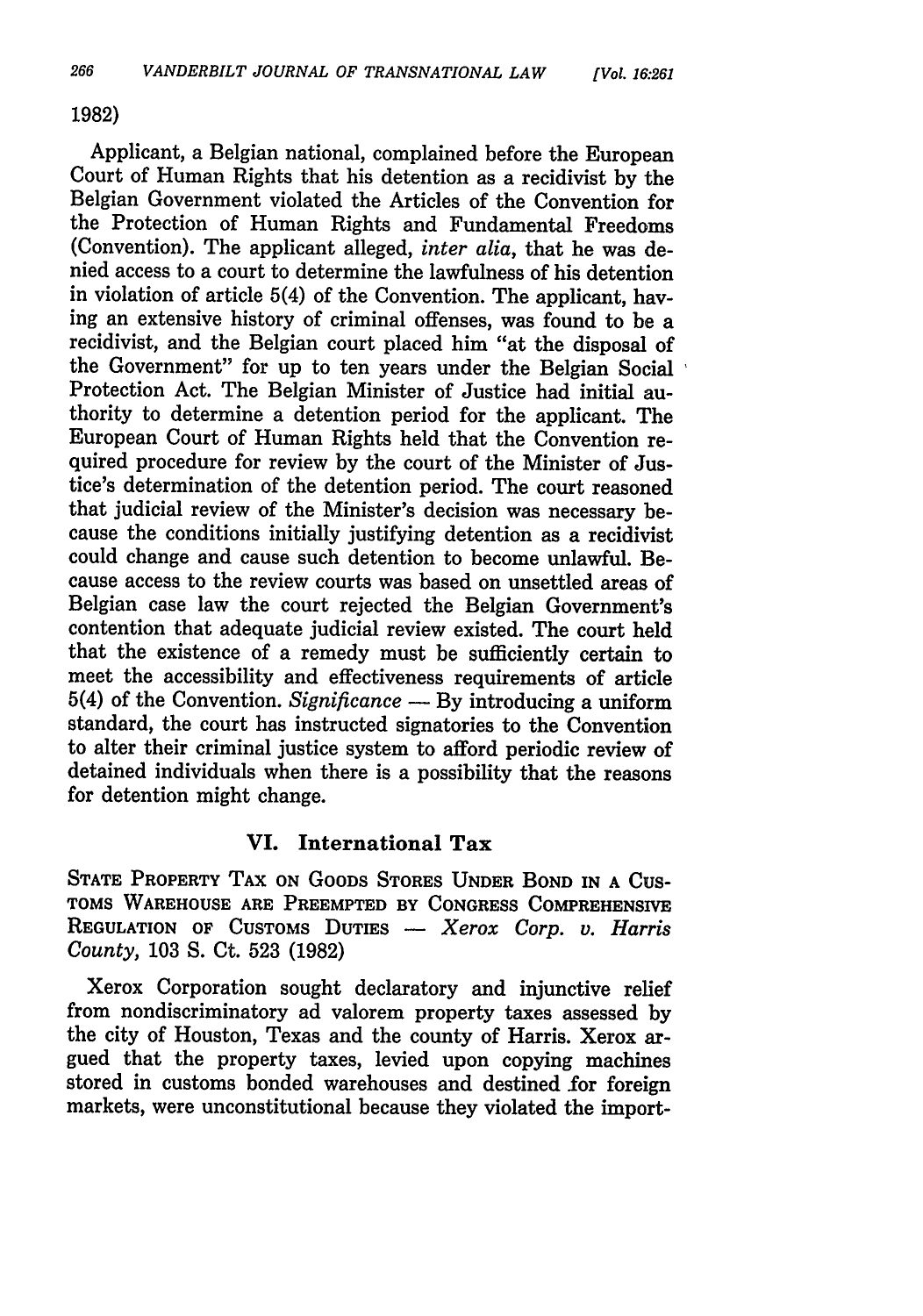export clause and the commerce clause of the Constitution. The Texas Court of Civil Appeals denied relief, but the United States Supreme Court reversed and remanded to that court, finding that the state property tax scheme had been preempted by a congressionally created customs system that established customs supervised bonded warehouses where imported goods could be stored duty free for prescribed periods. The Court reasoned that: (1) the customs system was created under commerce clause power; (2) the benefit bestowed upon United States industry by the duty avoidance scheme was largely offset by the state tax; and (3) the absence of the state tax was necessary in order to achieve the congressional objective. *Significance* - This decision establishes that goods stored under bond in a customs warehouse pursuant to the congressionally created customs system are exempt from state property taxes.

**THE JURISDICTION OF THE INTERNATIONAL COURT OF TRADE HAS BEEN EXPANDED TO INCLUDE TONNAGE CASES COMMENCED BY THE UNITED STATES -** *United States v. Biehl & Co.,* No. 82-36 (Ct. Int'l Trade May 10, 1982)

An internal audit by the United States Customs Service in 1978 revealed a tonnage tax deficiency of \$7,012.80 incurred by the *S.S./Pyramid Veteran* while in port at Galveston, Texas in 1975. Recovery was sought under the Customs Court Act of 1980 (Act), 28 U.S.C. section 1582(2) (1980). Defendant moved for dismissal alleging the suit did not fall under the purview of the Act. In this case of first impression the Court of International Trade denied defendant's motion and *sua sponte* transferred the case to the Southern District of Texas, Galveston Division. Citing section 1581(i) of the Act the court found that its expanded jurisdiction does include tonnage cases, but only where the action is commenced by the United States. *Significance* **-** For no discernible reason Congress has divided the jurisdiction over tonnage cases between the International Court of Trade and the district courts depending solely upon the party who commenced the action. Thus, a plaintiff seeking relief against the United States for excessive tonnage taxes may expect to appear in the Court of International Trade while someone being sued for tonnage taxes should plan to appear in the appropriate district court.